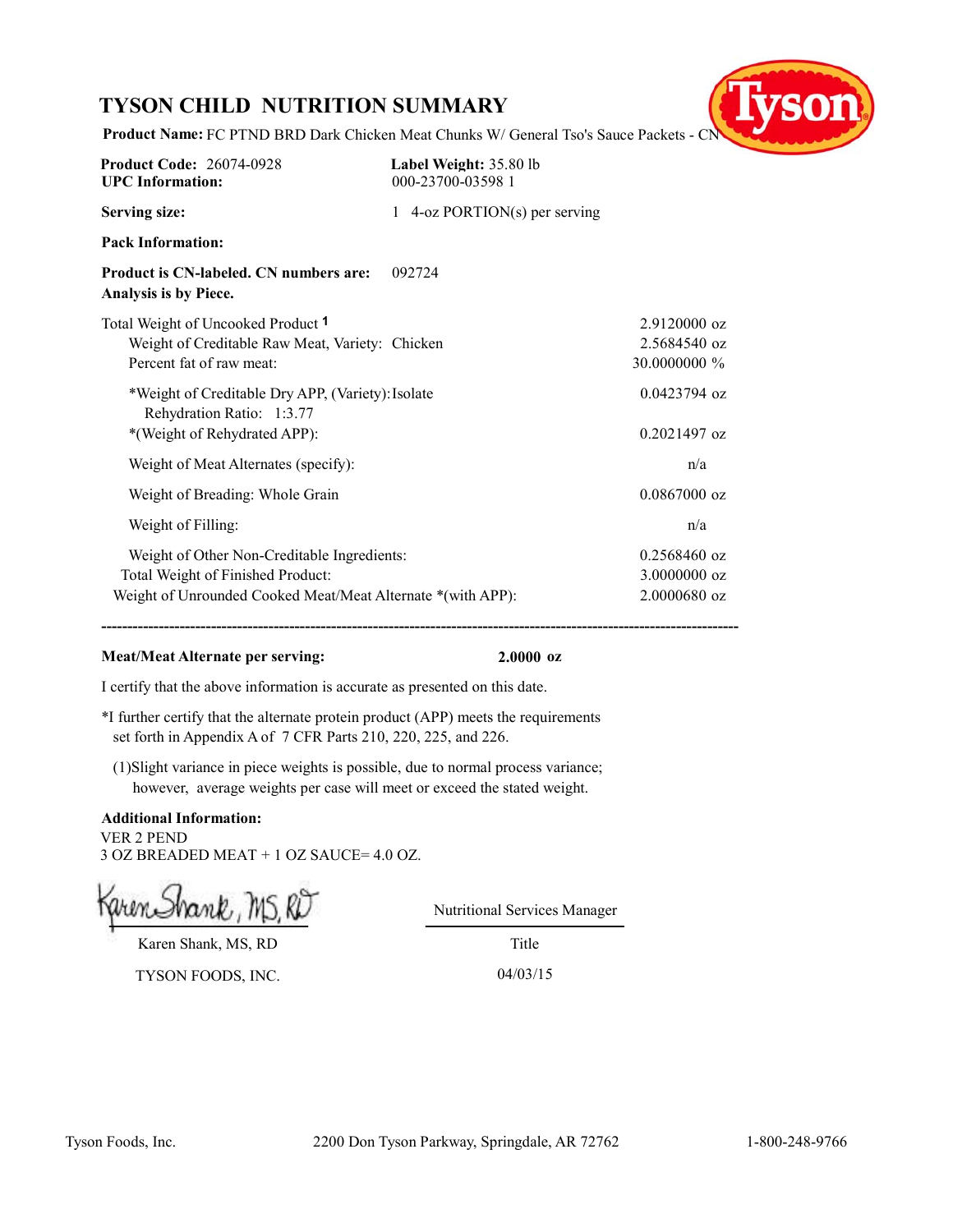

## **FC Chicken Chunks w/General Tso's Sauce, Dark Meat**

Product Code: 26074-928 UPC Code: 00023700035981

#### **PREPARATION**

PREPARATION: Appliances vary, adjust accordingly. Convection Oven Heat product at 350°F from frozen<br>for 9-11 minutes. After product is heated thoroughly, apply one (1) sauce pack per bag of portions. Co. for 9-11 minutes. After product is heated thoroughly, apply one (1) sauce pack per bag of portions. Coat<br>portions thoroughly. For best results, heat sauce before mixing with portions. Sauce: Thaw sauce<br>overnight. Reheat in

#### **PIECE COUNT**

Not Currently Available

#### **MASTER CASE**

| Gross<br>Weight | 37.5542 IB | Width:  | 13 IN    |
|-----------------|------------|---------|----------|
| Net Weight      | 35.8 LB    | Length: | 17 IN    |
| Cube:           | 1.439 FT   | Height: | 11.25 IN |

#### **PALLET CONFIGURATION**



#### **STORAGE**

| Shelf Life:     | 270 days |
|-----------------|----------|
| Storage Temp:   | 0 F      |
| Storage Method: | Frozen   |

### **Nutrition Facts**

Serving Size: 5 OZ. (140g) Servings Per Container: About 115

®0.

| Amount Per Serving<br>Calories 280                                                                                                        | Calories from Fat 140 |  |
|-------------------------------------------------------------------------------------------------------------------------------------------|-----------------------|--|
|                                                                                                                                           | % Daily Value*        |  |
| Total Fat 15g                                                                                                                             | 23%                   |  |
| Saturated Fat 3g                                                                                                                          | 15%                   |  |
| Trans Fat 0g                                                                                                                              |                       |  |
| Polyunsaturated Fat 6q                                                                                                                    |                       |  |
| Monounsaturated Fat 4.5q                                                                                                                  |                       |  |
| Cholesterol 115mg                                                                                                                         | 38%                   |  |
| Sodium 360mg                                                                                                                              | 15%                   |  |
| Total Carbohydrate 13q                                                                                                                    | 4%                    |  |
| Dietary Fiber 0g                                                                                                                          | 0%                    |  |
| Sugars 10g                                                                                                                                |                       |  |
| Protein 23g                                                                                                                               | 46%                   |  |
| Vitamin A 2%                                                                                                                              | Vitamin C 0%          |  |
| Calcium 2%                                                                                                                                | Iron $10%$            |  |
| * Percent daily values are based on a 2,000 calorie<br>diet. Your daily values may be higher or lower<br>depending on your calorie needs. |                       |  |

#### **CN Label:** Yes

#### **CN Label Numbers:** 092724

**CN Statement:** One 4.00 oz. portion (by weight) (3.00 oz. breaded chicken & 1.00 oz. sauce) fully cooked portioned breaded dark meat chicken chunks with General Tso s sauce provides 2.00 oz. equivalent meat/meat alternate for the Child Nutrition Meal Pattern Requirements.

To obtain a signed copy of the CN statement for this item, please contact the Tyson Food Service Concierge via [e-mail](mailto:fscomments@tyson.com) or call 1-800 - 248 -9766.

#### **INGREDIENTS**

Boneless, skinless dark meat chicken chunks, water, isolated soy protein, seasoning [brown sugar, salt, onion powder, chicken stock, canola oil, yeast extract, carrot powder, vegetable stock ( carrot, onion, celery), garlic powder, flavors, maltodextrin, silicon dioxide and citric acid], seasoning (potassium<br>chloride, rice flour), sodium phosphates, BREADED WITH: Whole wheat flour, enriched bleached w rice flour), sodium phosphates. BREADED WITH: Whole wheat flour, enriched bleached wheat flour (wheat flour, niacin, reduced iron, thiamine mononitrate, riboflavin, folic acid), rice flour, modified corn starch, wheat starch, salt, leavening (sodium bicarbonate, sodium aluminum phosphate), dried garlic, dried onion, spice. Breading set in vegetable oil. GENERAL TSO S SAUCE PACKET: Water, brown<br>sugar, soy sauce (water, soybeans, wheat, salt, and less than 1/10 of 1% sodium benzoate as a<br>preservative), white disti sesame seeds, red pepper, garlic powder, onion powder, xanthan gum, citric acid.

CONTAINS soy, wheat

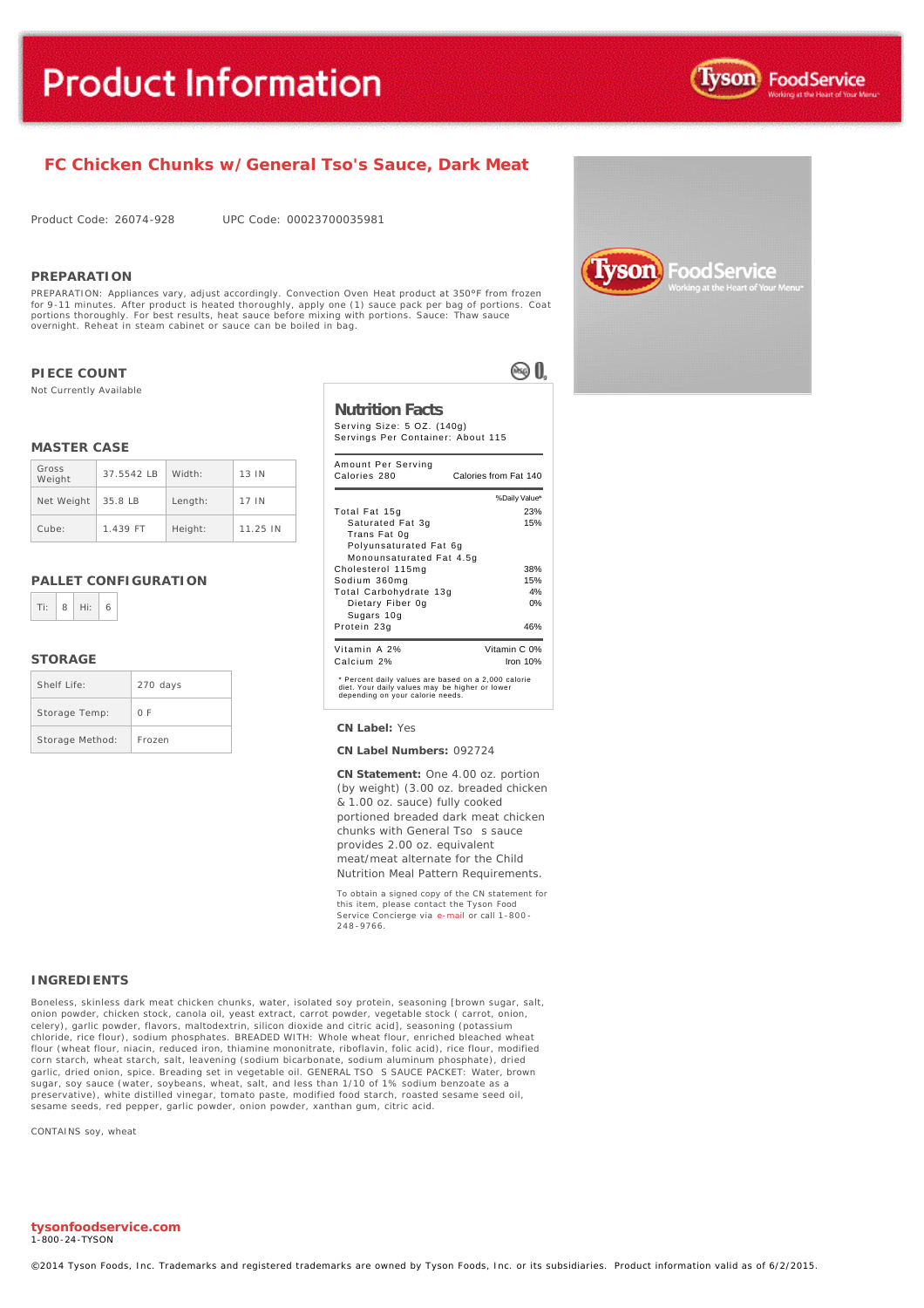| Colors: Black, Power Red,<br>136 yellow                                        | $\sigma$ $\alpha$<br>BREADED DARK MEAT<br><b>CHICKEN CHUNKS-CN</b><br>WITH GENERAL TSO'S SAUCE PACKETS<br><b>SC</b><br>000 23700 03598<br>FULLY COOKED, PORTIONED                                                                                                                                                                                                                                                                                                                                                                                                                                                                                                                                                                                                                                                                                                                                                                                                                                                                                                                                                                                                                                                                                                                                                                                                                  |
|--------------------------------------------------------------------------------|------------------------------------------------------------------------------------------------------------------------------------------------------------------------------------------------------------------------------------------------------------------------------------------------------------------------------------------------------------------------------------------------------------------------------------------------------------------------------------------------------------------------------------------------------------------------------------------------------------------------------------------------------------------------------------------------------------------------------------------------------------------------------------------------------------------------------------------------------------------------------------------------------------------------------------------------------------------------------------------------------------------------------------------------------------------------------------------------------------------------------------------------------------------------------------------------------------------------------------------------------------------------------------------------------------------------------------------------------------------------------------|
| 000 23700 03598 1<br>$\dagger$<br>around<br><b>ontal</b>                       | <u> ၈ လ ထ</u><br>23%<br>$38\%$<br>4%<br>15%<br>15%<br>៓<br>46%<br>% Daily Value*<br>Serving Size 5 oz (140g)<br>Servings Per Container About 115<br>Calories 280 Calories from Fat 140<br>$\cdot$ Vitamin C 0%<br>Percent Daily Values are based on a 2,000<br>calorie diet<br>LL#11111822<br><b>Nutrition Facts</b><br>$\cdot$  ron 10%<br>Monounsaturated Fat 4.5g<br>Total Carbohydrate 13g<br>Polyunsaturated Fat 6g<br>Cholesterol 115mg<br><b>Amount Per Serving</b><br>Saturated Fat 3g<br>Dietary Fiber 0g<br>Sodium <sub>360mg</sub><br>Vitamin A 2%<br>Total Fat 15g<br>Trans Fat Og<br>Sugars 10g<br>Protein 23g<br><b>RECTA</b><br>DEPARTMENTOF<br>VGRICULTURE<br>NET WT. 35.8 LBS<br><b>CHUNKS-CN</b><br>$\sqrt{\frac{1}{2} \frac{1}{9}}$<br>$P721J$                                                                                                                                                                                                                                                                                                                                                                                                                                                                                                                                                                                                                  |
| Distortion: 96.88% horiz<br>100 tooth - 2 across $8.1$<br>4 x 12.375 - Die Cut | INGREIBHTS, Boneless, sinhes dar med chiden churks, water isoladd soy profein, sessoning Ibrom sugar, set), onword chiden stock, cande all yeast extert, cannot<br>SPENDED WITH: While weat thus enriched beach of weat four whea<br>GENERAL TSO'S SAUCE PACKET: Water, brown sugar, soy sauce (water, soybeans, wheat, sat) and less than 1/10 of 1% sodium benzoate as a preservative), white distilled vinegar,<br>tomato paste, modified food starch, roasted sesame seed oil, sesame seeds, red pepper, garlic powder, onion powder, xanthan gurn, citric acid<br>$\ln$ bag.<br>starch, salt, leavening (sodium bicarbonate, sodium aluminum phosphate), dried garlic, dried onion, spice. Breading set in vegetable oil.<br>After product is heated thoroughly, apply one (1) sauce pack per bag of portions.<br>Coat portions thoroughly. For best results, heat sauce before mixing with portions.<br>SAUCE: Thaw sauce overnight. Reheat in steam cabinet or<br>BREADED DARK MEAT CHICKEN<br>PREPARATION: Appliances vary, adjust accordingly.<br>CONVECTION OVEN: Heat product at 350°F from frozen for 9 - 11 minutes.<br>중<br>DISTRIBUTED BY: TYSON SALES AND DISTRIBUTION, INC., P. O. BOX 2020, SPRINGDALE, AR 72765-2020 U.S.A.<br>WITH GENERAL TSO'S SAUCE PACKETS<br><b>FULLY COOKED, PORTIONED</b><br>ー<br>こう<br>3<br>CONTAINS: SOY. WHEAT<br><b>KEEP FROZEN</b> |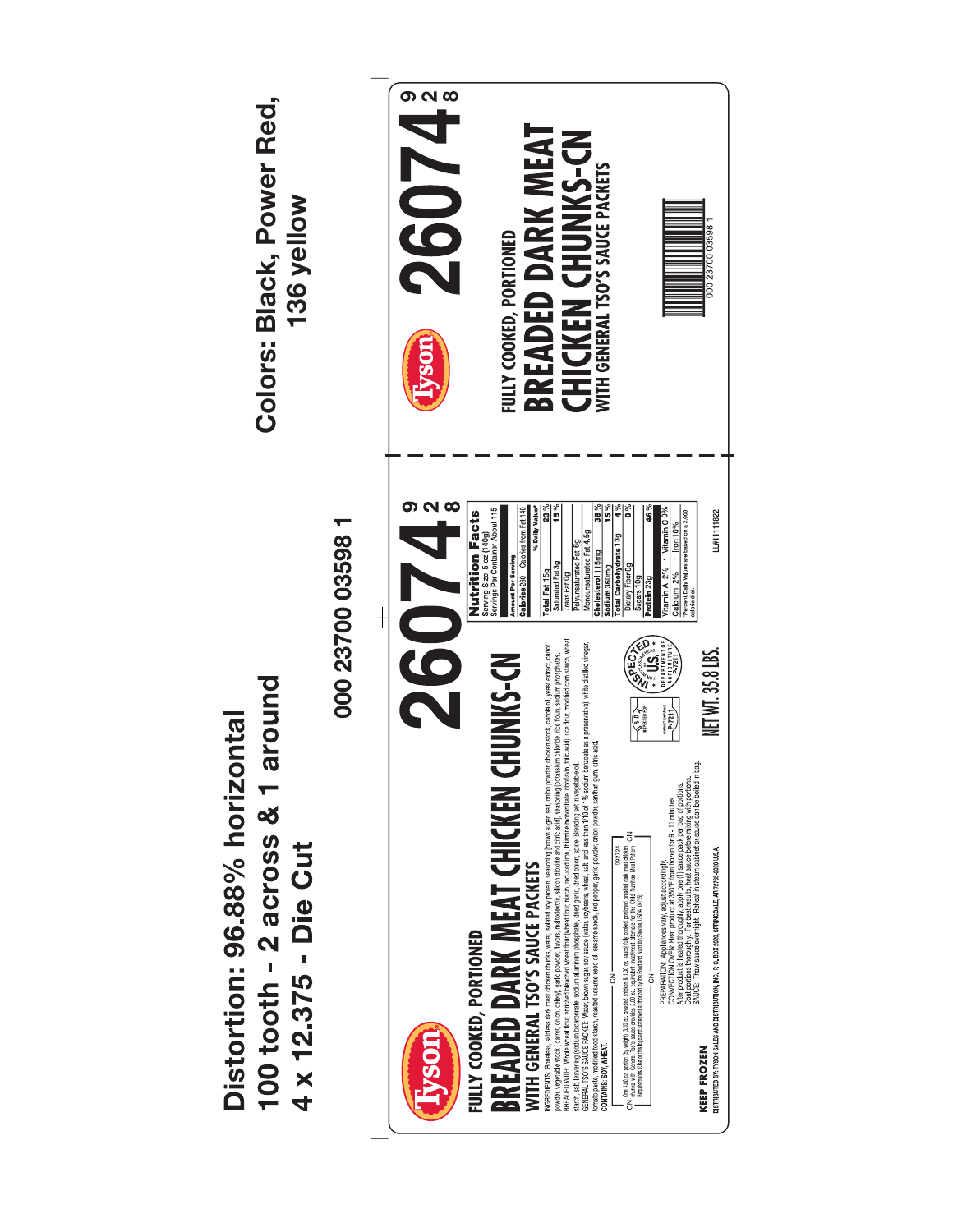

## Sample Product Formulation Statement (Product Analysis) for Meat/Meat Alternate (M/MA) **Products**

Child Nutrition Program operators should include a copy of the label from the purchased product carton in addition to the following information on letterhead signed by an official company representative.

dark chicken w/ SQUCC Code No.: 26074-928 Product Name: C Brd

 $Inc$  Case/Pack/Count/Portion/Size: 35.8 # PC Manufacturer: 15500

## I. Meat/Meat Alternate

Please fill out the chart below to determine the creditable amount of Meat/Meat Alternate

| <b>Description of Creditable</b><br><b>Ingredients per</b><br><b>Food Buying Guide (FBG)</b> | <b>Ounces per Raw</b><br><b>Portion of Creditable</b><br>Ingredient | <b>Multiply</b> | <b>FBG Yield/</b><br><b>Servings</b><br>Per Unit | Creditable<br>Amount* |
|----------------------------------------------------------------------------------------------|---------------------------------------------------------------------|-----------------|--------------------------------------------------|-----------------------|
| Bonuess chicken us w                                                                         | 5084540                                                             |                 |                                                  |                       |
|                                                                                              |                                                                     |                 |                                                  |                       |
|                                                                                              |                                                                     |                 |                                                  |                       |
| <b>A. Total Creditable M/MA Amount</b>                                                       |                                                                     |                 |                                                  |                       |

\*Creditable Amount - Multiply ounces per raw portion of creditable ingredient by the FBG Yield Information.

## II. Alternate Protein Product (APP)

If the product contains APP, please fill out the chart below to determine the creditable amount of APP. If APP is used, you must provide documentation as described in Attachment A for each APP used.

| Description of APP,<br>manufacture's name,<br>and code number                    | <b>Ounces</b><br>Dry APP<br><b>Per Portion</b> | <b>Multiply</b> | $%$ of<br>Protein<br>$As-Is*$ | Divide by<br>$18**$ | Creditable<br>Amount<br>$APP***$ |
|----------------------------------------------------------------------------------|------------------------------------------------|-----------------|-------------------------------|---------------------|----------------------------------|
| 42                                                                               | 0.0423794                                      |                 | <b>SU</b>                     | $\div$ by 18        | 0.3034702                        |
|                                                                                  |                                                | x               |                               | $\div$ by 18        |                                  |
|                                                                                  |                                                |                 |                               | $\div$ by 18        |                                  |
| <b>B. Total Creditable APP Amount<sup>1</sup></b>                                |                                                |                 |                               | $\mathbb{C}$ .      |                                  |
| C. TOTAL CREDITABLE AMOUNT $(A + B$ rounded down to<br>nearest $\frac{1}{4}$ oz) |                                                |                 |                               |                     |                                  |

\*Percent of Protein As-Is is provided on the attached APP documentation.

\*\*18 is the percent of protein when fully hydrated.

\*\*\* Creditable amount of APP equals ounces of Dry APP multiplied by the percent of protein as-is divided by 18. <sup>1</sup>Total Creditable Amount must be rounded down to the nearest 0.25oz (1.49 would round down to 1.25 oz meat equivalent). Do not round up. If you are crediting M/MA and APP, you do not need to round down in box A (Total Creditable M/MA Amount) until after you have added the Total Creditable APP Amount from box B to box C.

Total weight (per portion) of product as purchased  $4.93$ 

Total creditable amount of product (per portion)  $\partial$ . 00 **2** 

(Reminder: Total creditable amount cannot count for more than the total weight of product.)

I certify that the above information is true and correct and that a  $\frac{4}{10}$  ounce serving of the above product (ready for serving) contains  $\partial \cdot \mathcal{O}$  ounces of equivalent meat/meat alternate when prepared according to directions.

I further certify that any APP used in the product conforms to the Food and Nutrition Service Regulations (7 CFR Parts 210, 220, 225, 226, Appendix A) as demonstrated by the attached supplier documentation.

Signature

<u>Vlittler, NS, Politics Project Leader</u><br>Miller, NS, Pe) 9-9-15 479-290-2327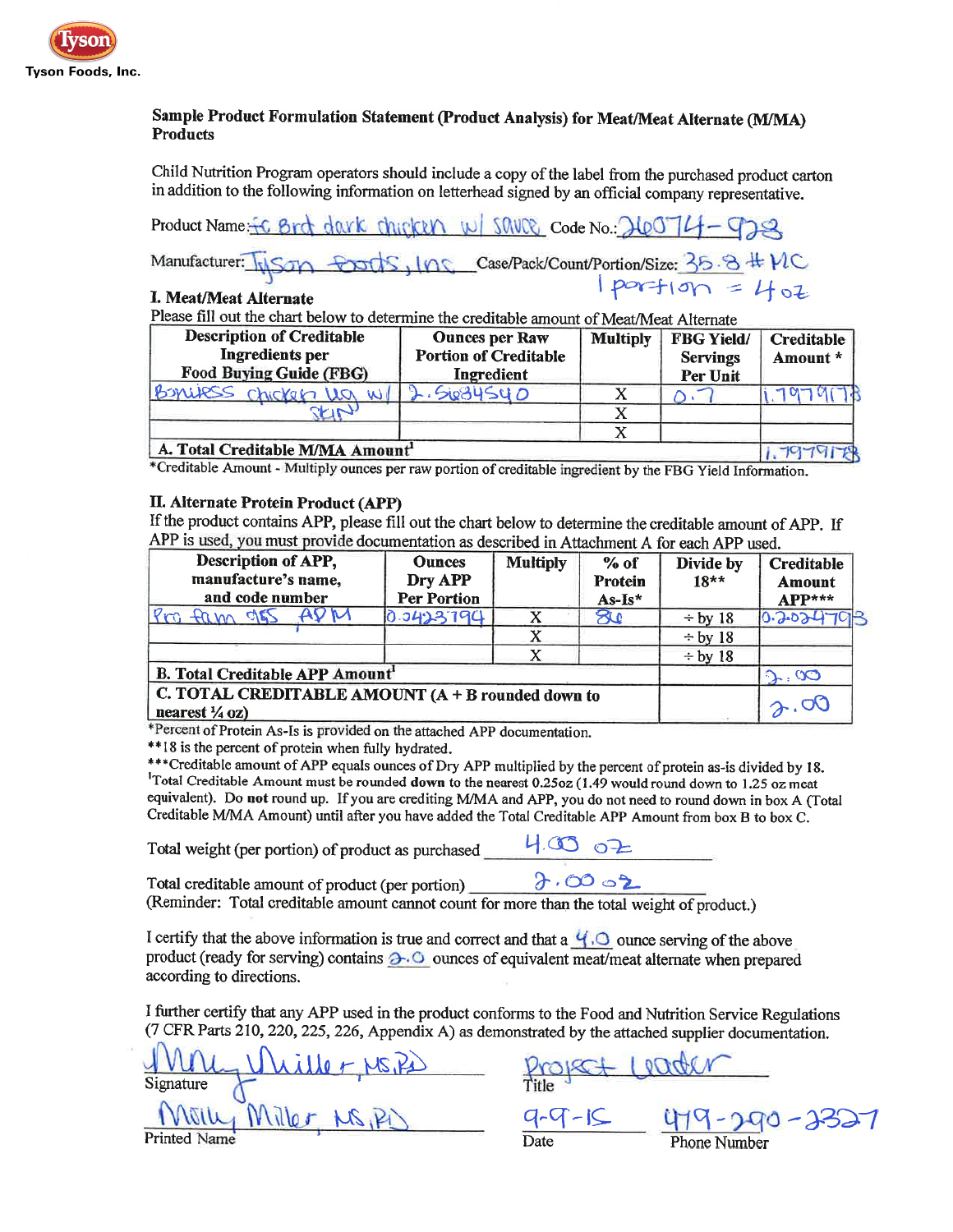

# Formulation Statement for Documenting Grains in School Meals Required Beginning SY 2013-2014<br>Crediting Standards Based on Revised Exhibit A<br>weights per oz equivalent

School Food Authorities (SFAs) should include a copy of the label from the purchased product carton in addition to the following information on letterhead signed by an official company representative. Grain products may be credited based on previous standards through SY 2012-2013. The new crediting standards for grains (as outlined in Policy Memorandum SP 30-2012) must be used beginning SY 2013-2014. SFAs have the option to choose the crediting method that best fits the specific needs of the menu planner.

Chicken W SAVCU code No.: 24074-923 Product Name: **LC** Foats, InC case/Pack/Count/Portion/Size: 35.8+ MC Manufacturer:

I. Does the product meet the Whole Grain-Rich Criteria: Yes\_ (Refer to SP 30-2012 Grain Requirements for the National School Lunch Program and School Breakfast Program)

II. Does the product contain non- creditable grains: Yes No How many grams:  $\frac{1.05}{0.05}$ (Products with more than 0.24oz equivalent or 3.99 grams for Groups A-G and 6.99 grams for Group H of noncreditable grains cannot be credited using Exhibit A weights. Please use template for crediting using amount of creditable grains).

III. Use Policy Memorandum SP 30-2012 Grain Requirements for the National School Lunch Program and School Breakfast Program: Exhibit A to determine if the product fits into Groups A-G, Group H or Group I. (Please be aware that different methodologies are applied to calculate servings of grain component based on creditable grains. Groups A-G use the standard of 16 grams creditable grain per oz eq; Group H uses the standard of 28 grams creditable grain per oz eq; and Group I is reported by volume or weight). Indicate which Exhibit A Group (A-I) the Product Belongs:

| Description of<br>Product per Food<br><b>Buying Guide</b> | Portion Size of<br><b>Product as</b><br>Purchased | Weight of one ounce<br>equivalent as listed<br>in SP 30-2012 | <b>Creditable</b><br>Amount |
|-----------------------------------------------------------|---------------------------------------------------|--------------------------------------------------------------|-----------------------------|
| A. Total Creditable Amount <sup>2</sup>                   |                                                   |                                                              |                             |

<sup>1</sup> (Portion size) ÷ (Exhibit A weight for one oz eq)

<sup>2</sup>Total Creditable Amount must be rounded down to the nearest quarter (0.25) oz eq. Do not round up.

Total weight (per portion) of product as purchased. Total contribution of product (per portion)

I further certify that the above information is true and correct and that a ounce portion of this product (ready for serving) provides <u>our</u> oz equivalent Grains. I further certify that non-creditable grains are not above 0.24 oz eq. per portion.

 $\frac{u_{0}u_{0}}{1}$   $\frac{20000}{1}$   $\frac{20000}{1}$   $\frac{400}{1}$   $\frac{40}{1}$   $\frac{290}{1}$   $\frac{290}{1}$   $\frac{40}{1}$   $\frac{290}{1}$   $\frac{290}{1}$   $\frac{290}{1}$